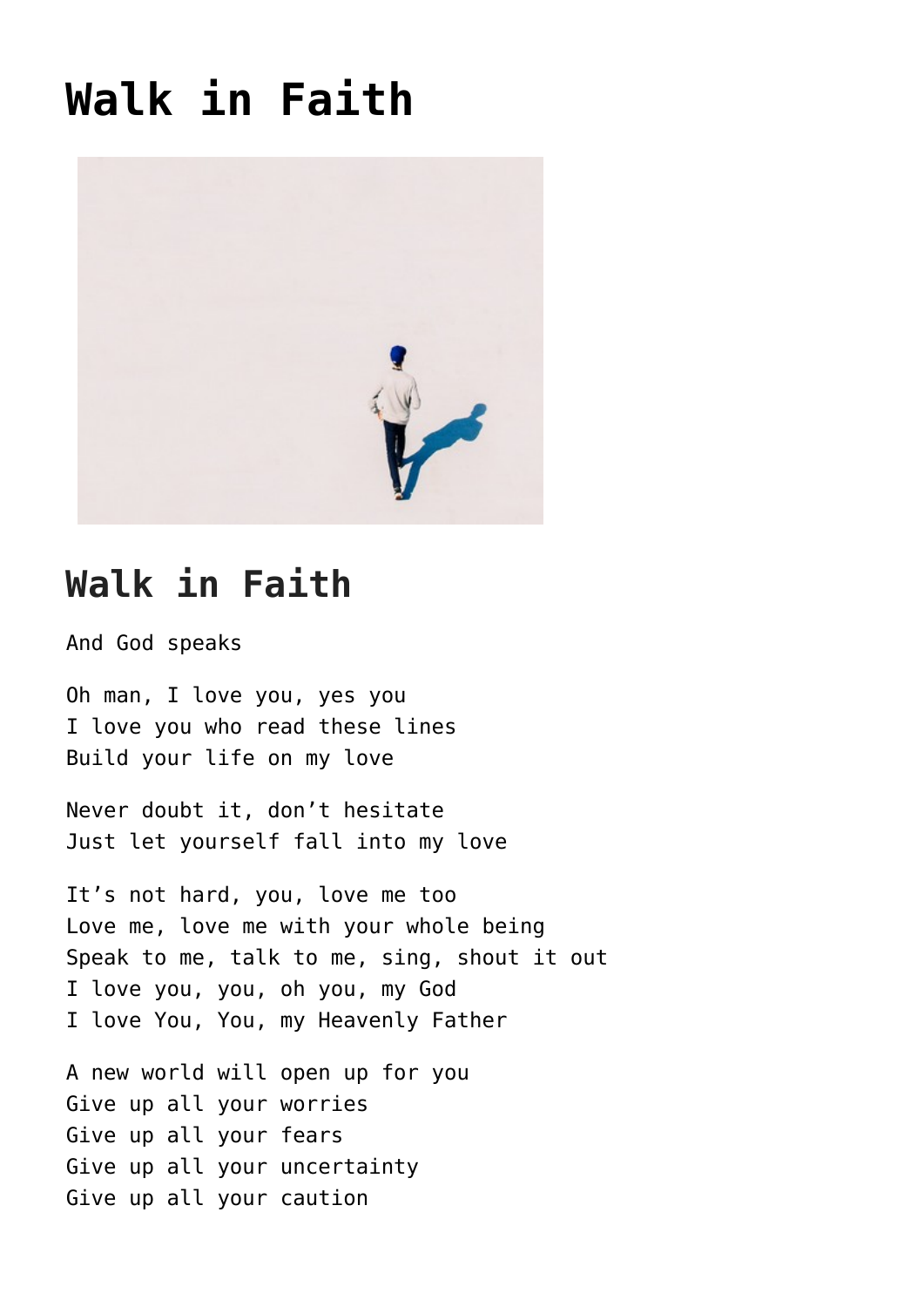Give it all up Give it all to me, let go, let go

Love me, love me, because I love you From now on, walk in love For that is what faith is Walk in faith, in love, on solid ground

In this faith, you build your life on rock Yes, on rock and not on sand Nothing will shake you anymore The house of your life stands on solid ground

Love me and testify your love to me I will take care of you, beyond any measure I will heal you I will heal your body, your mind and your soul

Love me and confess your love to me While you are on earth, I will give you a taste A taste of what awaits you in my presence As if you were already in heaven With me in heaven, with me

Oh man, I am longing for Your love I created you to love me That you may know me That you may be my joy

Oh man, I gave you a free will Out of your free will, you should decide for yourself To decide to love me or turn away Don't turn away, look at me Recognize my love in your life Please, please love me

Open your heart, see who dwells in your heart From your first breath to your last I was, I am, and I will be in Your heart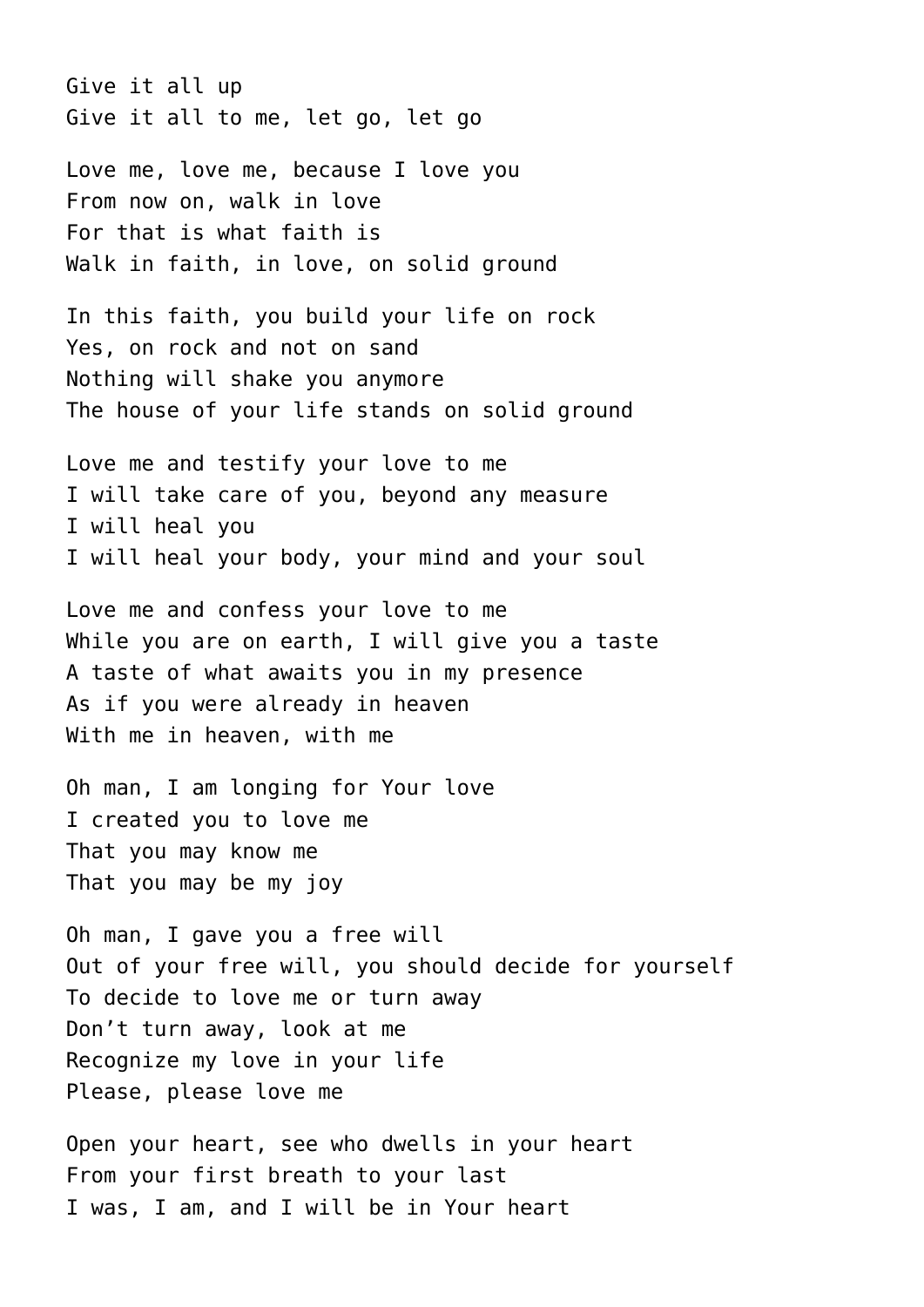Go, oh man, get up, look into your heart Yes, that's where love lives, that's where I live In your heart is nothing but light and love

Come on, come, open your heart Let the light and love shine Let it shine into a dark and waiting world Enlighten and warm the world

Oh man, love me Because I love you so much I love you beyond all measure Oh man, love me and everything will be fine Everything, everything will be fine Everything will be just fine

Oh man, walk in faith Walk in love, in love, in love

God speaks and so it shall be

And I answer God

Thank you my Lord, oh my Heavenly Father Thank you for your love Thank you for your care Thank you for all your gifts Thank you for my life Thank you for your love

Yes, oh Lord, I love You, I love You I love you with my whole being I love you with my life

I long, I consume myself I want to be with you, with an open heart I want to see you face to face

Please let Your Holy Spirit be in me Please let your Holy Spirit be with me